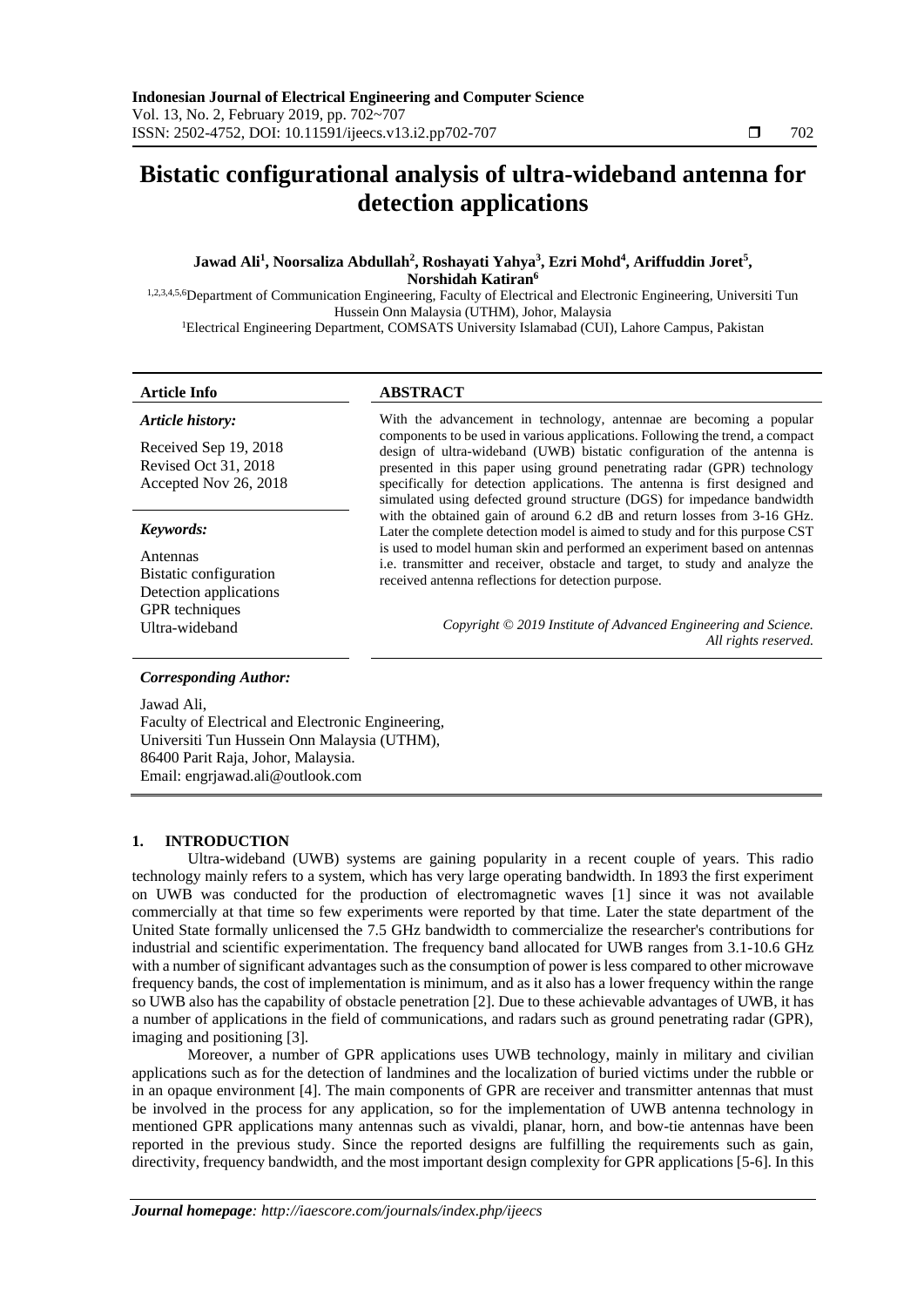703

paper, an arc shaped UWB planar antenna using FR-4 as a dielectric substrate is reported. The gain and bandwidth of the designed antenna are obtained around 6 dB and 13 GHz respectively. The design is achieved using a modified defected ground structure (DGS) method [7]. To fulfill the purpose of detection through wall an experiment is modeled and simulated using CST Microwave Studio. In this experiment, a bistatic antenna is introduced to study the reflections obtained from the target and the subsequent results are then presented for further analysis.

The remainder of the paper is organized as follows; a complete antenna design with a simulation of the bistatic model including wall as an obstacle and human skin as a target using GPR technology is discussed in Section 2. While the analysis based on obtained results is presented in Section 3. Final section summarized the discussion in the form of a conclusion.

### **2. SIMULATION MODEL AND DESIGN**

The proposed antenna and the bistatic configuration for ground penetrating radar (GPR) model are designed and simulated using CST Microwave Studio transient solver technique with the fixed impedance of 50 ohms. This section carried out the discussion about a design of ultra-wideband (UWB) antenna and its simulation based on an experiment of bistatic antenna model for detection applications.

To implement the design of UWB antenna ranges from 3-10 GHz for detection application using GPR technology, an arc-shaped planar antenna using FR-4 as a dielectric substrate with  $\epsilon$ r = 4.2 is designed in this paper. To achieve the design a partially circular slot is introduced towards the minor axis of the elliptical patch and optimize the position of the circle for the tuning of scattering parameter. The design of UWB arc antenna is demonstrated in Figure 1, which shows the compactness in antenna size. As there is a concept that antenna size is greater at a lower frequency, so the antenna size is matched at the lower band of UWB frequency components using half ground method [8]. To achieve the gain of 6 dB, a DGS method is introduced with the slots at the different areas on the ground as shown in Figure 1. In this case, a DGS method is used to make the ground plane half, in order to match the bandwidth throughout the UWB frequency band and for directional radiation. Table 1 shows the material and dimension of the substrate, ground, the minor and major axis of the arc along with excitation port properties.

After the successful simulation of the proposed antenna. The simulation-based experiment for bistatic antenna model using GPR concept is carried out to observe the detection capability of the proposed antenna. Basically, bistatic antennas are those in which the position of transmitting antenna is fixed while varying the position of receiver antenna [3] in order to receive the proper reflections.

| Table 1. Arc Antenna Design Parameters |                 |  |
|----------------------------------------|-----------------|--|
| Parameter                              | Dimensions (mm) |  |
| Copper Patch Major arc axis            | 27              |  |
| Copper Patch Minor arc axis            | 17.28           |  |
| FR-4 Substrate (LxW)                   | 40x35           |  |
| Copper Ground (L1xW)                   | 20x35           |  |
| Waveguide Port (HxW1)                  | 3.95x7.14       |  |



Figure 1. Proposed planar antenna design

*Bistatic configurational analysis of ultra-wideband antenna for detection applications (Jawad Ali)*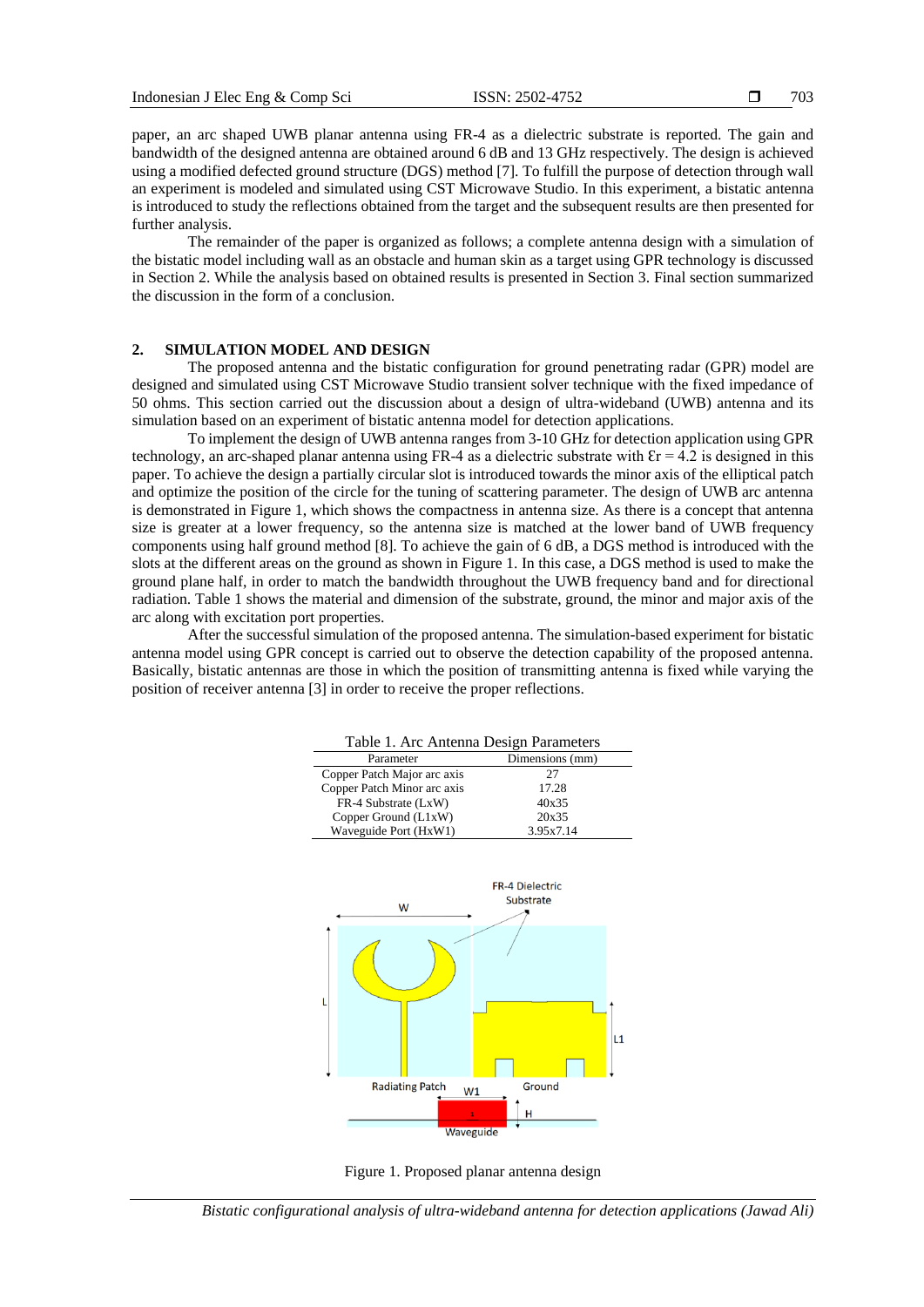The complete simulation scenario of bistatic configuration is illustrated in Figure 2. In the figure two antennas are placed at a certain distance from each other, the transmitter position is fixed to transmit the electromagnetic wave and the position of the receiver is varied to receive reflections.

These antennas are placed at a distance from an obstacle, which is chosen to be as a concrete slab of thickness 9 cm to test the penetration efficiency of antennas. On the other hand, a targeted human skin structure is placed behind the concrete obstacle. The distance between the antennas and obstacle, also between the obstacle and target can be determined as 'Antenna to Wall' and 'Wall to Target' respectively. The dielectric constant of concrete available in the material library of CST Microwave studio is  $\mathcal{E}_r = 5.46$  for the complete UWB band, whereas the dielectric of skin varies from  $\epsilon$ r = 36 to  $\epsilon$ r = 26 from lower to higher frequency. The analysis of the obtained results is the part of the study in the result and discussion section.



Figure 2. Simulation-based experimental model

#### **3. RESULTS AND ANALYSIS**

The obtained results of the proposed antenna and bistatic GPR model is analyzed in this section. The scattering parameter  $(S_{11})$  and mutual coupling  $(S_{21})$  of the design for bandwidth coverage of UWB bistatic antenna which is greater than the allocated band are shown in Figure 3(a). The obtained  $S_{11}$  ranges from 3 to 16 GHz with a bandwidth of 13 GHz which provides 5.5 GHz more band. Another factor of UWB antenna design for GPR applications is the gain, which evaluates the penetration efficiency. Figure 3(b) presents the major lobe gain of the proposed antenna to be 6.21 dB which is observed at 6.5 GHz. The radiation pattern at the same frequency is also focusing in a directional manner. Thus, these obtained results can be helpful for detecting target behind the obstacle.



Figure 3. Arc antenna (a) Return loss from 3-16 GHz (b) Radiation with main lobe gain 6.21 dB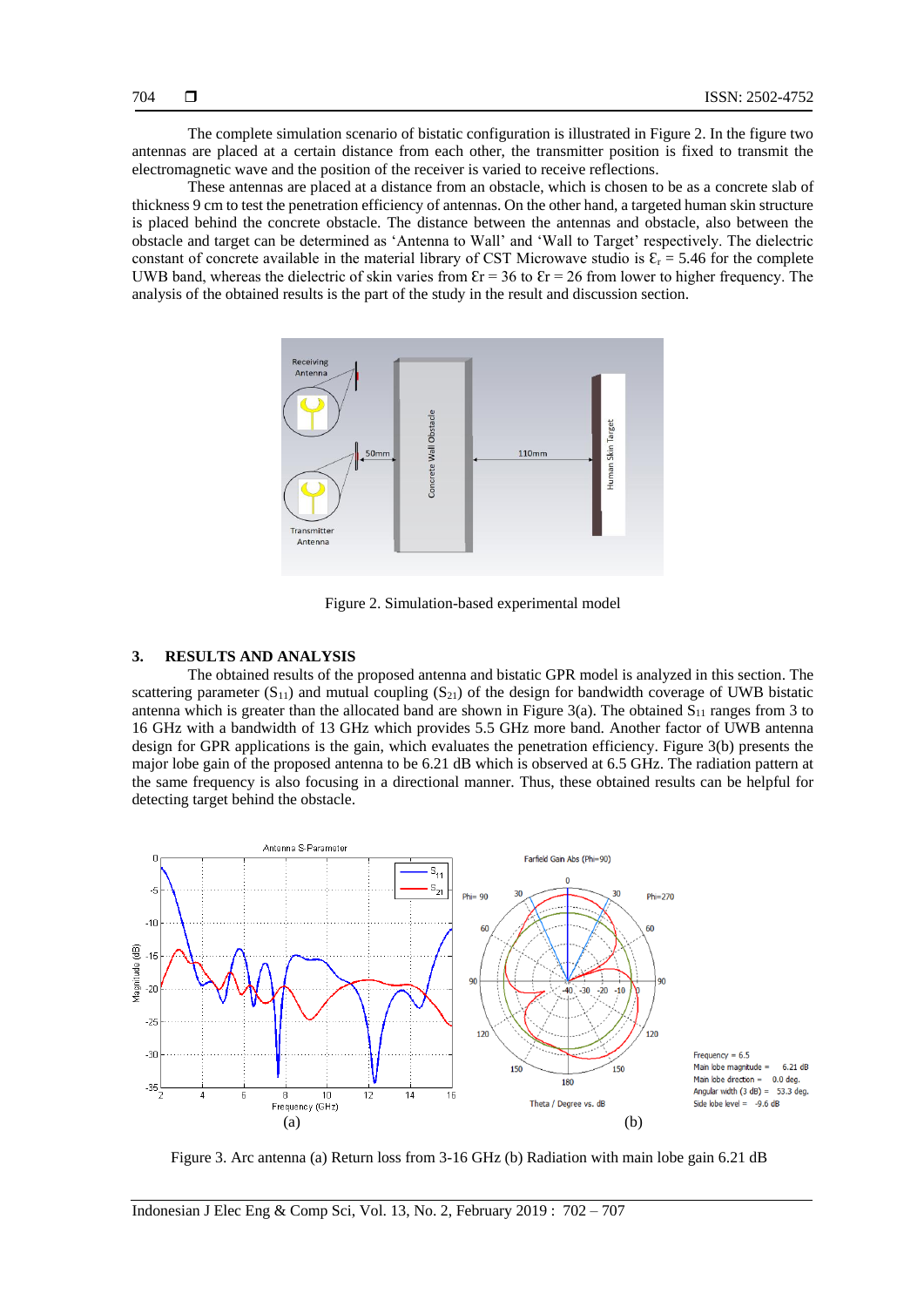*r*

To further the analysis, an experiment for bistatic antenna model using GPR technique is conducted for detection applications as discussed earlier. The results of this simulation experiment are analyzed in the form of scattering parameters, and time reflections obtained from transmitting antenna, obstacle and skin target towards receiving antenna. Figure 4 shows the obtained results when electromagnetic wave passed through the obstacle and reflected energy is being received by the receiving antenna place at a certain distance from the transmitter. The S<sup>11</sup> of the antenna when there is no obstacle in front of the receiver antenna is compared with the results when the complete detection model is simulated as shown in Figure 4(a). It can be seen from the figure that obtained results in the presence of obstacle and target caused disturbance in  $S_{11}$  but around 4 GHz, a significant resonance is noted which is mainly due to backscattering of the wall. Whereas the same results can be observed in Figure 4(b) which is basically the mutual coupling to transmitting and receiving antenna in the form of  $S_{21}$  again the same resonance is observed, it also demonstrates the presence of an object which causes disruption in antenna reflections.

The time reflections of the transmitted and received signal can also be observed in Figure 5(a), from which it can be seen clearly that the maximum signal shows the presence of antenna but the small reflections also indicate the obstacle and targeted object.



Figure 4. Scattering parameter of antennas (a)  $S_{11}$  reflections (b)  $S_{21}$  reflections

Based on the results in the form of time reflections, it is obvious that antenna is receiving scattering reflections from the object behind the obstacle. Thereafter, the obtained scattering parameters are also analyzed in MATLAB for the computation of radar cross section (RCS) based 2D imaging, as shown in Figure 5(b) where the disrupting wave signals representing the presence of target and wall. Based on the time *t* of the received reflections, one can easily calculate the distance of the object using Equation (1) and (2) [9]:

$$
d = v \frac{t}{2}
$$
 (1)  

$$
v = \frac{c}{\sqrt{2}}
$$
 (2)

In these equations, 
$$
v
$$
 is the propagation velocity which is the ratio of the speed of light  $c$  to dielectric value  $\mathcal{E}_r$  of the medium where the wave is traveling at the defined time.

The obtained results are demonstrating the presence of an object to be detected but it is difficult to differentiate between them. The main reason for this noisy image is basically a data, as when exported from CST it is in RAW format. In order to make the image more clear different digital signal processing techniques such as interpolation, filtering needs to be implemented [11] which will be the future part.

*Bistatic configurational analysis of ultra-wideband antenna for detection applications (Jawad Ali)*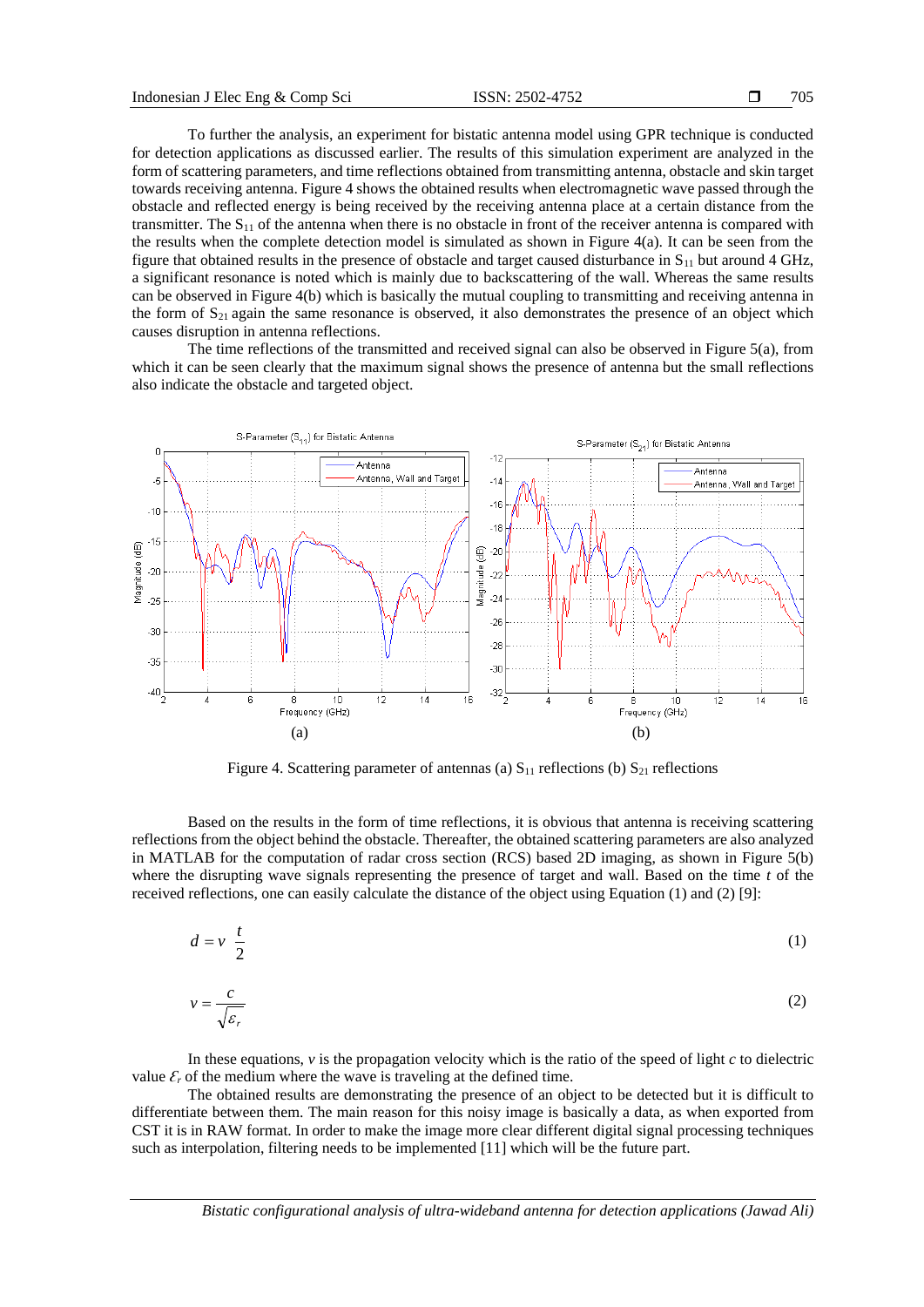



Figure 5. Bistatic GPR (a) Time signal (b) Radar cross section based 2D image of experimentation

## **4. CONCLUSION**

An ultra-wideband (UWB) planar arc shaped antenna design has been proposed and experimented for detection application. The compactness of the design is carried out using FR-4 dielectric substrate. The obtained gain as a result of directional radiation is 6.21 dB with the bandwidth of 13 GHz. Thereafter, an experimental model is then designed and simulated, which consisted of two antennae one as a transmitter and another as a receiver with an obstacle between antennae and the targeted human skin. The results of this experiment are then analyzed and presented in the form of RCS based 2D imaging to study the received reflections from antenna, obstacle, and target. Thus this demonstration provided with an information that UWB antenna with bistatic configuration can be a useful system for the detection operation in ground penetrating radar (GPR) applications.

### **ACKNOWLEDGMENTS**

The authors would like to acknowledge ORICC Universiti Tun Hussein Onn Malaysia (UTHM) for supporting this work under TEIR 1 research grant with VOT U860.

#### **REFERENCES**

- [1] M. Ghavami, L. B. Michael, and R. Kohno, Ultra-Wideband Signals and Systems in Communication Engineering, New York: Wiley, 2007, pp. 4-17.
- [2] D. Valderas, X. Chen, C. Ling, J. I. Sancho, and D. Puente, Ultrawideband antennas: Design and applications, London: Imperial College Press, 2010, pp. 1-13.
- [3] W. Kang et al., "A study of antenna configuration for bistatic ground-penetrating radar," in 2016 16th International Conference on Ground Penetrating Radar (GPR), pp. 1-4.
- [4] C. Warren and A. Giannopoulos, "Experimental and Modeled Performance of a Ground Penetrating Radar Antenna in Lossy Dielectrics," IEEE J. of Selected Topics in Applied Earth Observations and Remote Sensing, vol. 9, pp. 29- 36, Jan. 2016.
- [5] E. A. Etellisi, M. A. Elmansouri and D. S. Filipovic, "Wideband Monostatic Simultaneous Transmit and Receive (STAR) Antenna," IEEE Trans. on Antennas and Propagation, vol. 64, pp. 6-15, Jan. 2016.
- [6] G. Pochanin, S. Masalov, I. Pochanina, L. Capineri, P. Falorni and T. Bechtel, "Modern trends in development and application of the UWB radar systems," in 2016 8th International Conference on Ultrawideband and Ultrashort Impulse Signals (UWBUSIS), pp. 7-11.
- [7] R.A. Pandhare, P.L. Zade, and M.P. Abegaonkar, "Miniaturized microstrip antenna array using defected ground structure with enhanced performance," Engineering Science and Technology, an International Journal, vol. 19, pp. 1360-1367, Apr. 2016.
- [8] S. Koziel and A. Bekasiewicz, "A Structure and Simulation-Driven Design of Compact CPW-Fed UWB Antenna," IEEE Antennas and Wireless Propagation Lett, vol. 15, pp. 750-753, 2016.
- [9] D. J. Daniels, Ground Penetrating Radar, London: The Institution of Engineering and Technology, 2004, ch. 4.
- [10] X. Zeng, A. Fhager, M. Persson, P. Linner and H. Zirath, "Accuracy Evaluation of Ultrawideband Time Domain Systems for Microwave Imaging," IEEE Trans. on Antennas and Propagation, vol. 59, pp. 4279-4285, Nov. 2011.